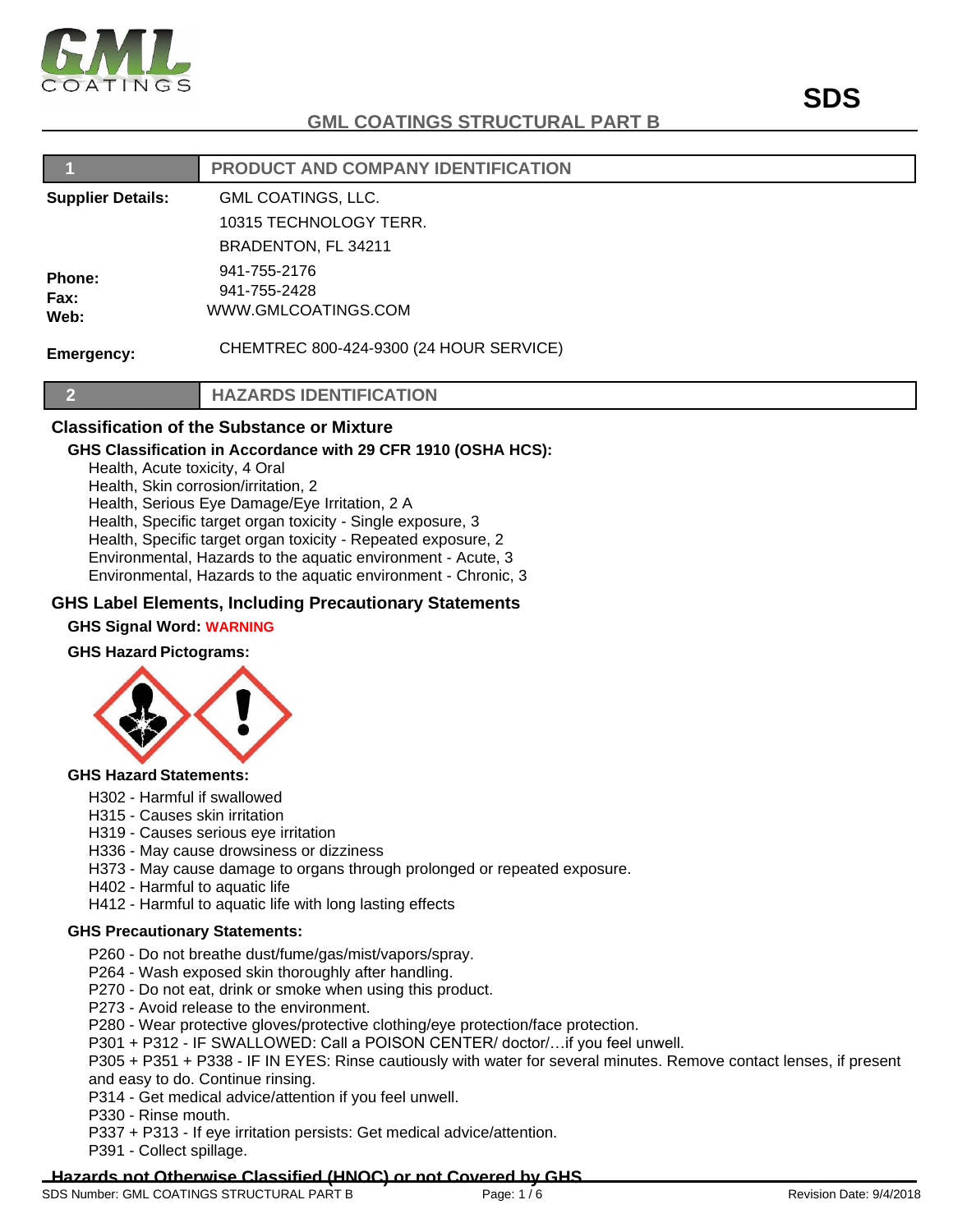| <b>Route of Entry:</b> | Eyes; Ingestion; Inhalation; Skin;                                                                                                                                                                                                                                      |
|------------------------|-------------------------------------------------------------------------------------------------------------------------------------------------------------------------------------------------------------------------------------------------------------------------|
| <b>Target Organs:</b>  | Eyes; Skin; Respiratory system;                                                                                                                                                                                                                                         |
| Inhalation:            | Heating, spraying, foaming, or otherwise mechanically dispersing (drumming, venting or pumping)<br>operations of this blend may generate more vapor or aerosol concentrations of its components.<br>May cause sneezing and slight irritation of nose, throat and lungs. |
| <b>Skin Contact:</b>   | Prolonged or repeated exposure can cause skin irritation or dermatitis in some individuals.                                                                                                                                                                             |
| Eye Contact:           | May cause watering of the eye and irritation of the conjunctiva.                                                                                                                                                                                                        |

**Ingestion:** May cause nausea or vomiting.

**3 COMPOSITION/INFORMATION ON INGREDIENTS**

|                  |            | Chemical Ingredients                                                           |
|------------------|------------|--------------------------------------------------------------------------------|
| CAS#             | %          | Chemical Name                                                                  |
| 0                | $55 - 90%$ | Non hazardous ingredients                                                      |
| $102 - 60 - 3$   | $10 - 30%$ | 2-Propanol, 1,1',1'',1'''-<br>$(1, 2 -$<br>ethanediyldinitrilo)tetraki<br>$S-$ |
| 68479-98-1       | $0 - 9%$   | Benzenediamine, ar, ar-                                                        |
| $13463 - 67 - 7$ | $0 - 7%$   | diethyl-ar-methyl-<br>Titanium dioxide                                         |

|                            |                                                                                                                                                                                                    | <b>FIRST AID MEASURES</b>                 |  |
|----------------------------|----------------------------------------------------------------------------------------------------------------------------------------------------------------------------------------------------|-------------------------------------------|--|
| Inhalation:                | If symptoms develop, move victim to fresh air. If symptoms persist, obtain medical attention.                                                                                                      |                                           |  |
| <b>Skin Contact:</b>       | Wash skin with large quantities of water and soap. Wash clothing before reuse. Seek medical attention if<br>redness, itching or a burning sensation develops or persists after the area is washed. |                                           |  |
| <b>Eye Contact:</b>        | Flush eyes with plenty of water for at least 15 minutes. Use fingers to assure that the eyelids are separated<br>and that the eye is being irrigated. Consult a physician.                         |                                           |  |
| Ingestion:                 | Bring to the attention of a physician.                                                                                                                                                             |                                           |  |
| 15)                        |                                                                                                                                                                                                    | <b>FIRE FIGHTING MEASURES</b>             |  |
| <b>Flammability:</b>       |                                                                                                                                                                                                    | OSHA - none; DOT - none                   |  |
| <b>Flash Point:</b>        |                                                                                                                                                                                                    | $>284^{\circ}$ F                          |  |
| <b>Flash Point Method:</b> |                                                                                                                                                                                                    | ASTM D 93-16a (Pensky-Martens Closed Cup) |  |
|                            | <b>Autoignition Temp:</b><br><b>NDA</b>                                                                                                                                                            |                                           |  |

Use dry chemical, foam, carbon dioxide, halogenated agents or water. Use cold water spray to cool fire-exposed containers to minimize risk of rupture. A solid stream of water directed into the hot burning liquid could cause frothing. If possible, contain fire run-off water.

**6 ACCIDENTAL RELEASE MEASURES**

**Spill:** Remove all sources of flames, heating elements, gas engines, etc. Emergency clean-up personnel should wear chemical goggles, rubber or plastic gloves and clothing as required to protect against contact. Prevent spreading and contamination of surface waters and drinking supplies. Notify local health officials and other appropriate agencies if such contamination should occur.

**Clean up:** With adequate ventilation and appropriate personal protective equipment, cover the area with an inert absorbent material such as clay or vermiculite and transfer to steel waste containers. Ventilate area to remove the remaining vapors.

|                              | <b>HANDLING AND STORAGE</b>                                                                                                                                                                                                                                                                                                                                              |
|------------------------------|--------------------------------------------------------------------------------------------------------------------------------------------------------------------------------------------------------------------------------------------------------------------------------------------------------------------------------------------------------------------------|
| <b>Handling Precautions:</b> | Handling: Avoid skin and eye contact. Use personal protective equipment when transferring<br>material to or from drums, totes or other containers. If contamination with isocyanates is<br>suspected, do not reseal containers. Do not smoke or use naked lights, open flames, space<br>heaters, or other ignition sources near pouring, frothing or spraying operations |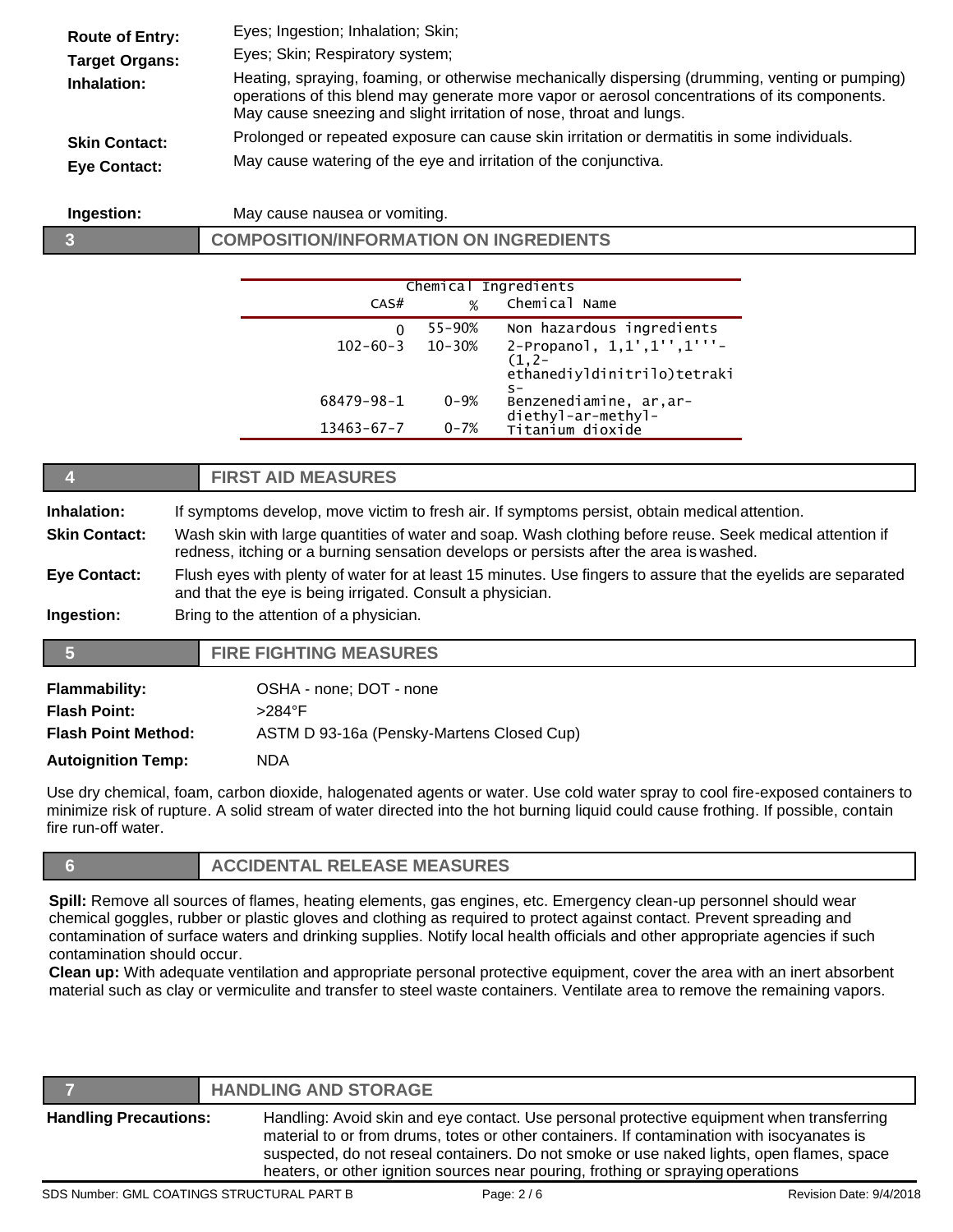| <b>Storage Requirements:</b>                    | Special Emphasis for Spray Applications of Mixed Products Containing Isocyanates: Inspect<br>the application area for the potential to expose other persons or for overspray to drift onto<br>buildings, vehicles or other property. When spraying building exteriors, persons entering or<br>exiting the building as well as those inside could be exposed to polyisocyanates due to wind<br>conditions, open windows or air intakes. Do not begin application work until these potential<br>problems have been corrected.<br>Storage: When stored between 15° and 30°C (60° and 85°F) in sealed containers, typical shelf<br>life is 6 months or more from the date of manufacture. Consult technical data sheet for shelf |
|-------------------------------------------------|------------------------------------------------------------------------------------------------------------------------------------------------------------------------------------------------------------------------------------------------------------------------------------------------------------------------------------------------------------------------------------------------------------------------------------------------------------------------------------------------------------------------------------------------------------------------------------------------------------------------------------------------------------------------------------------------------------------------------|
|                                                 | life requirements affecting performance quality. Opened containers must be handled properly<br>to prevent moisture pickup.                                                                                                                                                                                                                                                                                                                                                                                                                                                                                                                                                                                                   |
| 8                                               | <b>EXPOSURE CONTROLS/PERSONAL PROTECTION</b>                                                                                                                                                                                                                                                                                                                                                                                                                                                                                                                                                                                                                                                                                 |
| <b>Engineering Controls:</b>                    | All ventilation should be designed in accordance with OSHA standard (29 CFR 1910.94).                                                                                                                                                                                                                                                                                                                                                                                                                                                                                                                                                                                                                                        |
|                                                 | Uses requiring heating and/or spraying may require more agressive engineering controls or<br>PPE.                                                                                                                                                                                                                                                                                                                                                                                                                                                                                                                                                                                                                            |
| <b>Personal Protective</b><br><b>Equipment:</b> | HMIS PP, X   Consult your supervisor for special instructions                                                                                                                                                                                                                                                                                                                                                                                                                                                                                                                                                                                                                                                                |
|                                                 | Personal protective equipment                                                                                                                                                                                                                                                                                                                                                                                                                                                                                                                                                                                                                                                                                                |
|                                                 | Respiratory protection: For nuisance exposures use type P95 (US) or type P1 (EU EN 143)<br>particle respirator.For higher level protection use type OV/AG/P99 (US) or type ABEK-P2 (EU<br>EN 143) respirator cartridges. Use respirators and components tested and approved under<br>appropriate government standards such as NIOSH (US) or CEN (EU).                                                                                                                                                                                                                                                                                                                                                                        |
|                                                 | Hand protection: Handle with gloves. Gloves must be inspected prior to use. Use proper glove<br>removal technique (without touching gloves outer surface) to avoid skin contact with this<br>product. Dispose of contaminated gloves after use in accordance with applicable laws and<br>good laboratory practices. Wash and dry hands. Immersion protection Material: Nitrile rubber<br>Minimum layer thickness: 0.11 mm Break through time: > 480 min Material tested: Dermatril<br>(Aldrich Z677272, Size M)                                                                                                                                                                                                              |
|                                                 | Splash protection: Material: Nitrile rubber Minimum layer thickness: 0.11 mm Break through<br>time: > 30 min Material tested: Dermatril (Aldrich Z677272, Size M) data source: KCL GmbH, D-<br>36124 Eichenzell, phone +49 (0)6659 873000, e-mail sales@kcl.de, test method: EN374 If<br>used in solution, or mixed with other substances, and under conditions which differ from EN<br>374, contact the supplier of the CE approved gloves. This recommendation is advisory only<br>and must be evaluated by an Industrial Hygienist familiar with the specific situation of<br>anticipated use by our customers. It should not be construed as offering an approval for any<br>specific use scenario.                      |
|                                                 | Eye protection: Safety glasses with side-shields conforming to EN166 Use equipment for eye<br>protection tested and approved under appropriate government standards such as NIOSH (US)<br>or EN 166(EU).                                                                                                                                                                                                                                                                                                                                                                                                                                                                                                                     |
|                                                 | Skin and body protection: impervious clothing, The type of protective equipment must be<br>selected according to the concentration and amount of the dangerous substance at the<br>specific workplace.                                                                                                                                                                                                                                                                                                                                                                                                                                                                                                                       |
|                                                 | Hygiene measures: Handle in accordance with good industrial hygiene and safety practice.<br>Wash hands before breaks and at the end of workday.                                                                                                                                                                                                                                                                                                                                                                                                                                                                                                                                                                              |

**2-Propanol, 1,1',1'',1'''-(1,2-ethanediyldinitrilo)tetrakis- cas#:(102-60-3) [10-30%]**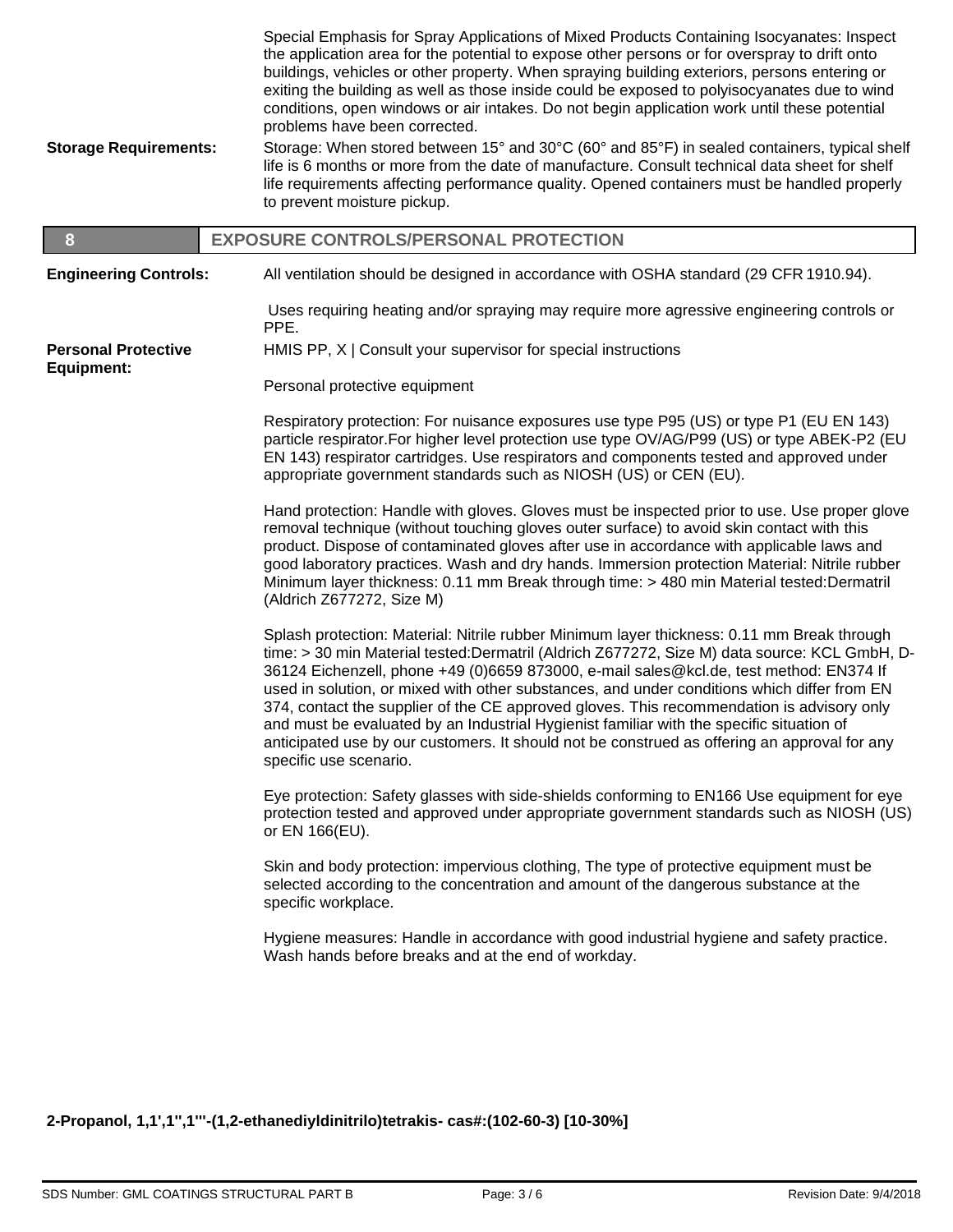| 9                                | PHYSICAL AND CHEMICAL PROPERTIES                                               |                                          |                             |  |
|----------------------------------|--------------------------------------------------------------------------------|------------------------------------------|-----------------------------|--|
| Appearance:                      | Pigmented liquid.                                                              |                                          |                             |  |
| <b>Physical State:</b>           | Liquid                                                                         | Odor:                                    | Mild                        |  |
| <b>Spec Grav./Density:</b>       | 8.88 lb/gallon                                                                 | Solubility:                              | Not soluble in water.       |  |
| <b>Viscosity:</b>                | 850 cps                                                                        | <b>Percent Volatile:</b>                 | <1% by weight and by volume |  |
| <b>Boiling Point:</b>            | $>300^\circ$ F                                                                 | <b>Flash Point:</b>                      | $>284^{\circ}$ F            |  |
| <b>Flammability:</b>             | None                                                                           | <b>Vapor Density:</b>                    | >1                          |  |
| Evap. Rate:                      | $<$ 1                                                                          | <b>Auto-Ignition Temp:</b>               | <b>NDA</b>                  |  |
|                                  |                                                                                |                                          |                             |  |
| 10                               | <b>STABILITY AND REACTIVITY</b>                                                |                                          |                             |  |
| <b>Chemical Stability:</b>       | Product is stable under normal conditions. Avoid extended exposure over 110°F. |                                          |                             |  |
| <b>Conditions to Avoid:</b>      | High temperatures, sparks, flame and extended exposure over 110°F (45°C).      |                                          |                             |  |
| <b>Materials to Avoid:</b>       |                                                                                | isocyanates; Oxidizing materials; acids; |                             |  |
| <b>Hazardous Polymerization:</b> | Will not occur.                                                                |                                          |                             |  |

| <b>TOXICOLOGICAL INFORMATION</b> |
|----------------------------------|

# 2-Propanol, 1,1',1'',1'''-(1,2-ethanediyldinitrilo)tetrakis- cas#:(102-60-3) [10-30%]

Information on toxicological effects

Acute toxicity: Oral LD50 no data available Inhalation LC50 Dermal LD50 Other information on acute toxicity

Skin corrosion/irritation: no data available

Serious eye damage/eye irritation: no data available

Respiratory or skin sensitisation: May cause allergic skin reaction.

Germ cell mutagenicity: no data available

Carcinogenicity:

IARC: No component of this product present at levels greater than or equal to 0.1% is identified as probable, possible or confirmed human carcinogen by IARC.

ACGIH: No component of this product present at levels greater than or equal to 0.1% is identified as a carcinogen or potential carcinogen by ACGIH.

NTP: No component of this product present at levels greater than or equal to 0.1% is identified as a known or anticipated carcinogen by NTP.

OSHA: No component of this product present at levels greater than or equal to 0.1% is identified as a carcinogen or potential carcinogen by OSHA.

Reproductive toxicity: no data available

Teratogenicity: no data available

Specific target organ toxicity - single exposure (Globally Harmonized System): no data available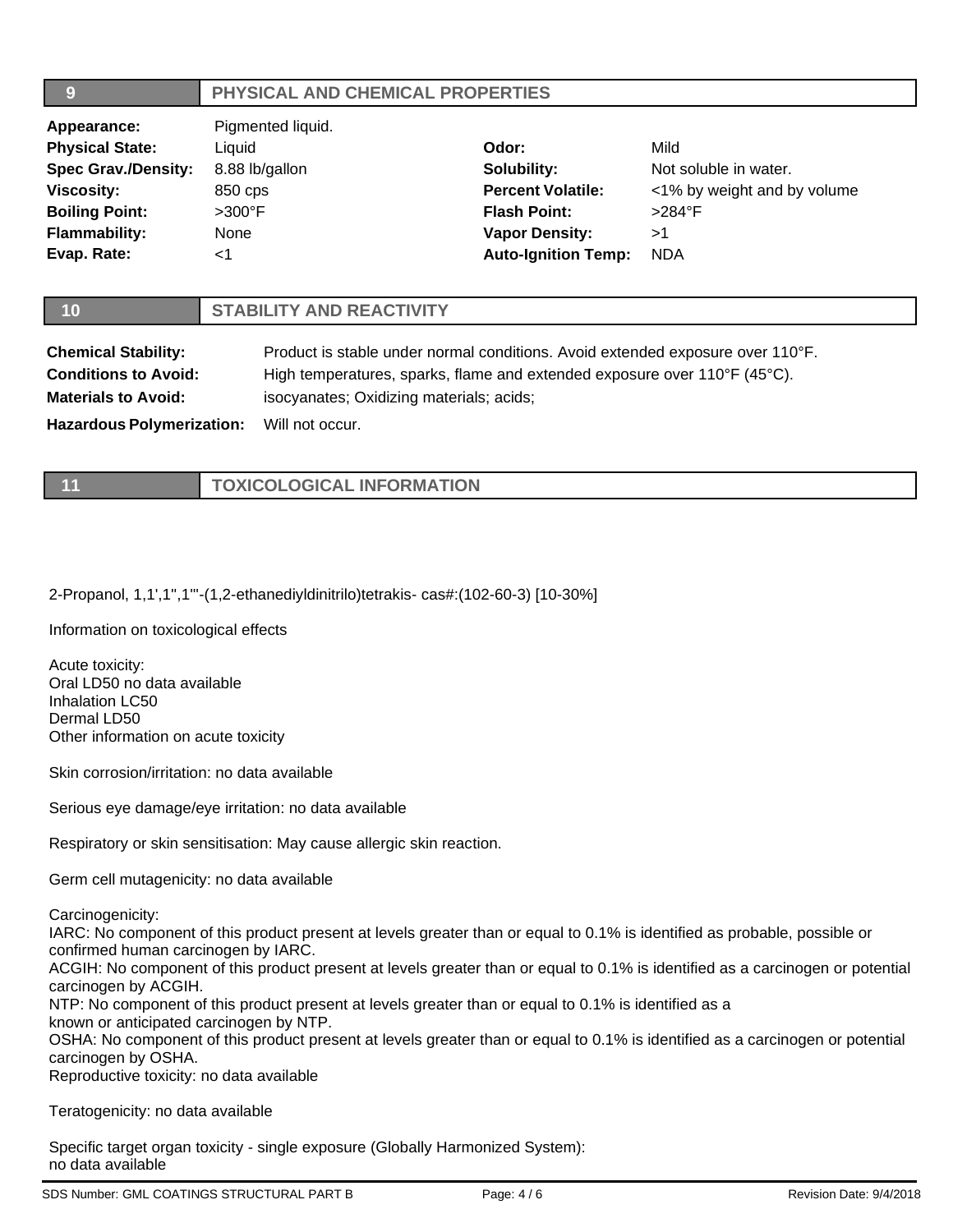Specific target organ toxicity - repeated exposure (Globally Harmonized System): no data available

Aspiration hazard: no data available

Potential health effects: Inhalation May be harmful if inhaled. May cause respiratory tract irritation. Ingestion May be harmful if swallowed. Skin May be harmful if absorbed through skin. May cause skin irritation. Eyes May cause eye irritation.

Synergistic effects: no data available

Additional Information:

RTECS: UB5604000

|  | <b>ECOLOGICAL INFORMATION</b> |
|--|-------------------------------|
|--|-------------------------------|

2-Propanol, 1,1',1'',1'''-(1,2-ethanediyldinitrilo)tetrakis- cas#:(102-60-3) [10-30%]

Information on ecological effects

Toxicity: no data available

Persistence and degradability: no data available

Bioaccumulative potential: no data available

Mobility in soil: no data available

PBT and vPvB assessment: no data available

Other adverse effects: no data available

## **13 DISPOSAL CONSIDERATIONS**

Disposal: Any disposal practice must be in compliance with all federal, state and local laws and regulations. Chemical additions, processing or otherwise altering this material may make the waste management information presented in this MSDS incomplete, inaccurate or otherwise inappropriate. Waste characterization and disposal compliance are the responsibility solely of the party generating the waste or deciding to discard or dispose of the material.

Do not allow material to enter sewers, a body of water, or contact the ground. Refer to RCRA 40 CFR 261, and/or any other appropriate federal, state or local requirements for proper classification information.

# **14 TRANSPORT INFORMATION**

Non DOT/RCRA regulated

IATA/IMDG/ICAO - Not dangerous goods

## **15 REGULATORY INFORMATION**

Component (CAS#) [%] - CODES